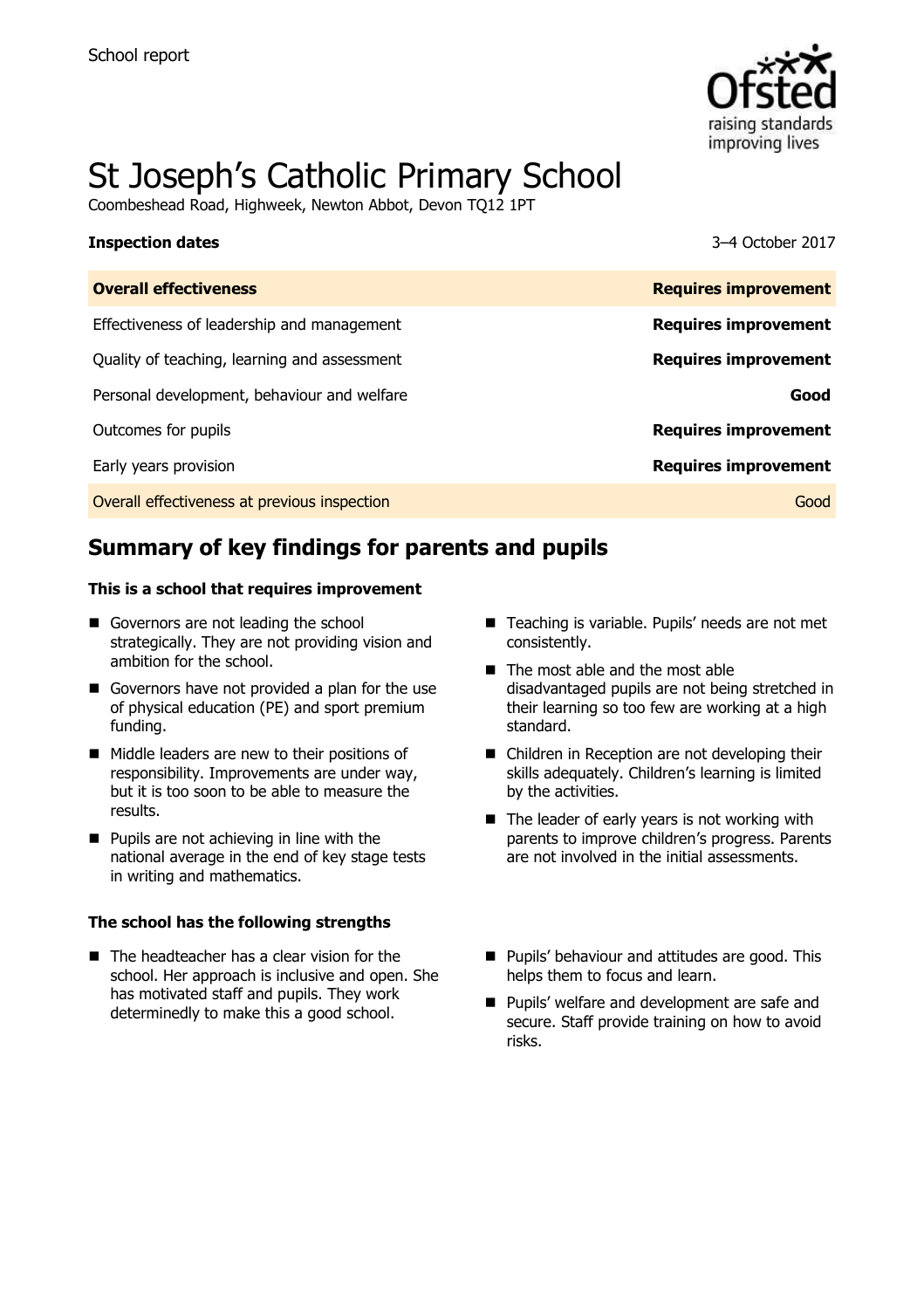

# **Full report**

### **What does the school need to do to improve further?**

- Governors need to strengthen their ability to lead strategically.
- Leaders and governors must ensure that they:
	- provide a plan for the use of PE and sport premium to provide training to staff and teaching to pupils
	- develop and support the middle leaders so that they improve the quality of teaching and pupils' outcomes in their areas of responsibility
	- improve leadership for the early years foundation stage so that activities lead children to make good progress in their early learning goals.
- $\blacksquare$  Improve the quality of teaching by ensuring that:
	- pupils' mathematical skills improve so that they reason, calculate and solve problems proficiently
	- pupils develop technical skills and stamina for the end of key stage tests in writing
	- the most able pupils in all year groups, including those who are disadvantaged, are provided with learning that is sufficiently challenging and deepens their thinking
	- middle leaders have the capacity and skills to monitor the work of teachers so that progress is more rapid and teaching is consistent.

An external review of governance should be undertaken in order to assess how this aspect of leadership and management may be improved.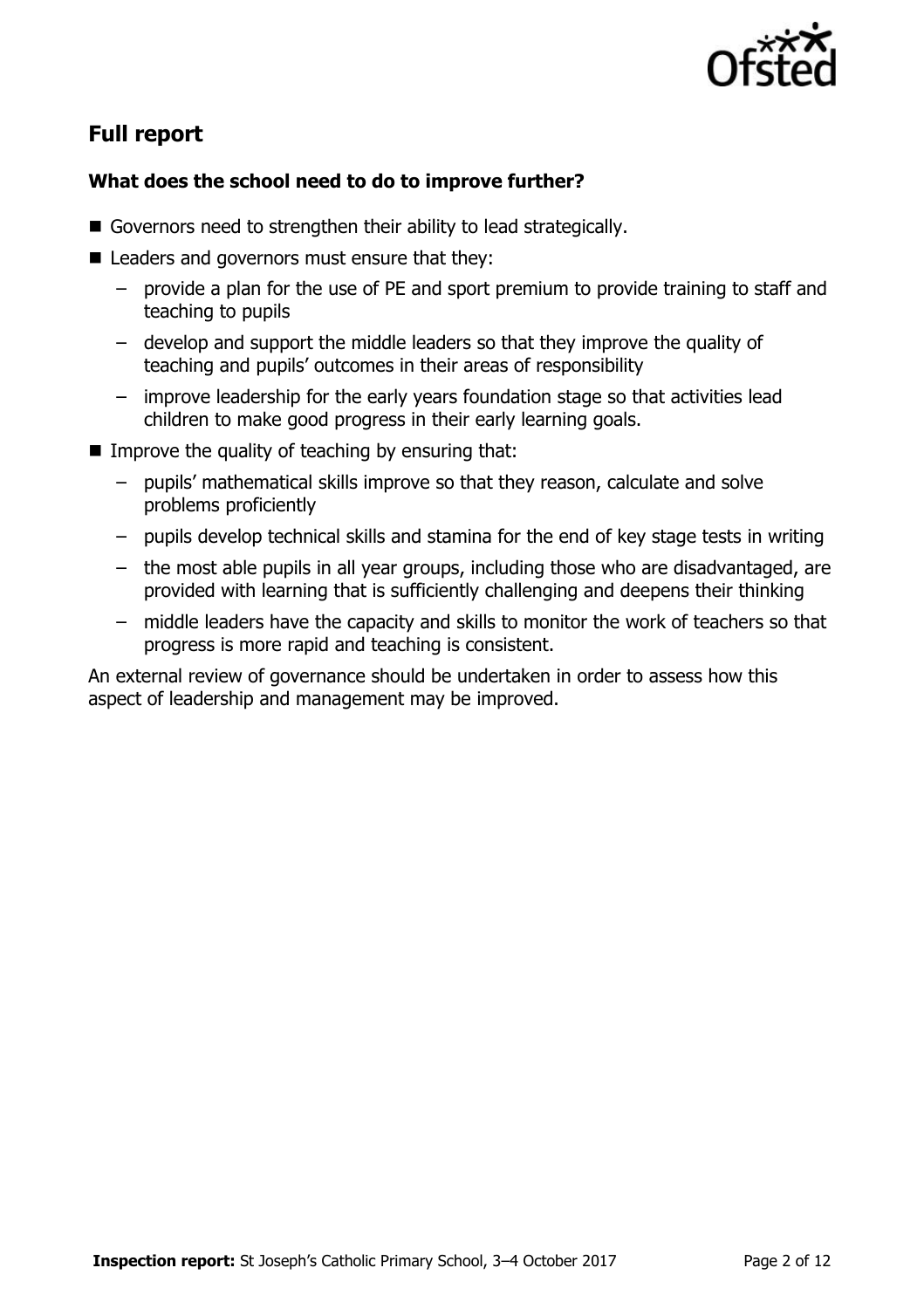

# **Inspection judgements**

### **Effectiveness of leadership and management Requires improvement**

- The headteacher was appointed to an interim position in September 2016. The appointment was confirmed in May 2017. The headteacher has made a significant impact on the school's standards since her arrival. Following four turbulent years, with unstable management and safeguarding risks, the school is back on an improving journey.
- Many governors are new in post. They do not have a full understanding of the role yet. Governors have not managed government funding. There is no plan for the use of PE and sport premium.
- The trust has not monitored the school effectively during the period of instability. The headteacher has been the catalyst for improvement. The trust appointed a new lead for school improvement in September 2017. She is keen to work with school leaders and support them strategically.
- The headteacher inherited a legacy of underachievement. Teachers did not have high expectations. Behaviour was poorly managed. The headteacher has put many new policies in place to ensure that pupils are ready to learn.
- Leaders have concentrated on establishing a calm and purposeful atmosphere in the school. Pupils are safe and growing in confidence.
- There have been many changes in staffing. This has slowed the implementation of improvements.
- Leaders are monitoring teaching. As yet, teachers have different levels of expertise. Some are not adapting teaching to meet the different needs of pupils, including the most able. Leaders are aware of this. They are taking steps to provide the coaching and training necessary.
- There are new middle leaders in English and in personal, social, health and economic education. They have not been in role long enough for their impact on standards to be measurable.
- The early years foundation stage is improving. Staff encourage routines and children are willing to listen and learn. There is not enough structured interaction between school and home.
- Since January 2017, a special educational needs coordinator has been in post. She has reviewed the registration of pupils. She has a good understanding of the needs of pupils who have special educational needs and/or disabilities. Pupils who have special educational needs and/or disabilities behave well. They are making progress in their learning.
- The headteacher has evaluated the use of pupil premium funding for the past year. She has a good understanding of its success. Building pupil self-confidence and raising staff expectations have been two of its most important identified effects.
- The curriculum is not broad enough yet. Leaders have focused on improving the core subjects of English and mathematics. Pupils' results have improved in these subjects in both key stages. Leaders are aware that this needs to continue. They know that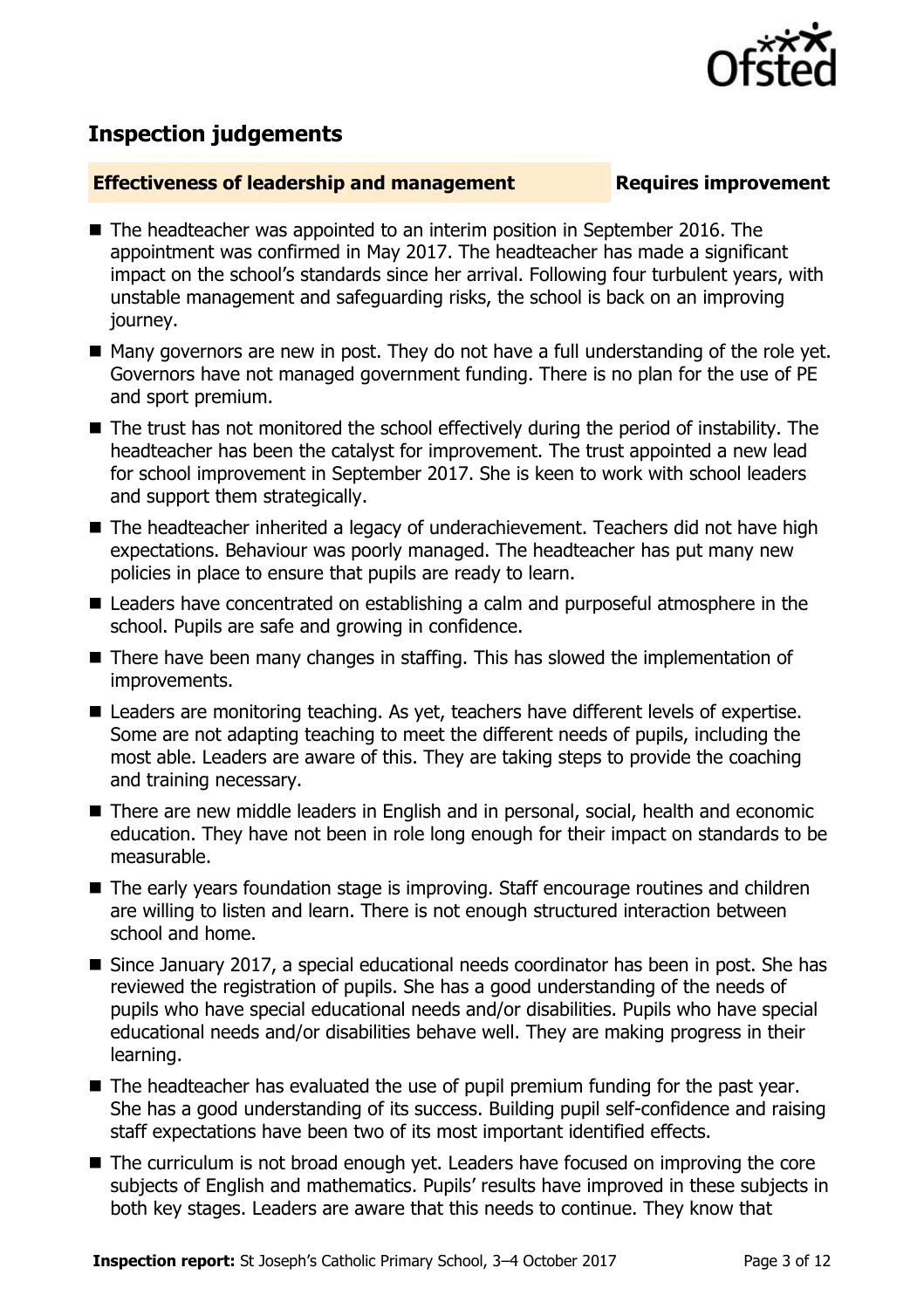

applying writing and mathematical skills to new subjects, such as history and geography, will add enrichment and knowledge to pupils' experiences. Established teachers are working in this way. There are plans to build on this in the coming year.

- The trust's arrangements for managing the performance of staff and the entitlement to pay have been revamped. The headteacher is using these expertly.
- **Pupils understand and exhibit tolerance and respect for each other. Roman Catholic** values permeate the school's spiritual, moral, social and cultural values.
- There is a breakfast and after-school club that is popular. Pupils engage in purposeful activities. They have breakfast and healthy snacks. They are ready for school in the morning. In the afternoon, additional activities enrich their experiences and add value to their learning.
- **Pupils are involved with musical and sporting activities, which they enjoy. Funding is** used to buy the services of peripatetic teachers. Sports coaches develop skills in lunchtime as well as after school.

### **Governance of the school**

■ Governance has not been effective. It has gone through a turbulent period. There was too little urgency so improvements did not materialise. The vision, challenge and direction for the school were absent. Most governors are new and inexperienced. They are keen to develop their understanding of school leadership. A review was undertaken in the autumn of 2016. Governors have taken steps to improve since then. It is recommended that another review take place to speed up the process of school improvement.

### **Safeguarding**

- The arrangements for safeguarding are effective.
- The headteacher has ensured that pupils are safe and secure in the school at all times. She has raised expectations with regard to safeguarding practices and supported staff in having a better understanding of how to assess risks consistently. This has created a culture of safety. All safeguarding arrangements are fit for purpose and child protection records are detailed and of high quality. Staff have been suitably trained in the most recent changes to safeguarding procedures. They know how to keep pupils safe from abuse, sexual exploitation and the influence of radicalisation and extremism. Leaders meet weekly to ensure that pupils with complex needs are safe and secure. They work determinedly, yet sensitively, with pupils, parents and external agencies to monitor and support the most vulnerable pupils. The protocols for visitors, including parents, have been strengthened.

### **Quality of teaching, learning and assessment Requires improvement**

- Too many teachers are not planning effectively. Pupils are given the same tasks, regardless of ability, which stalls progress.
- Extension activities for the most able, and most-able disadvantaged pupils, are not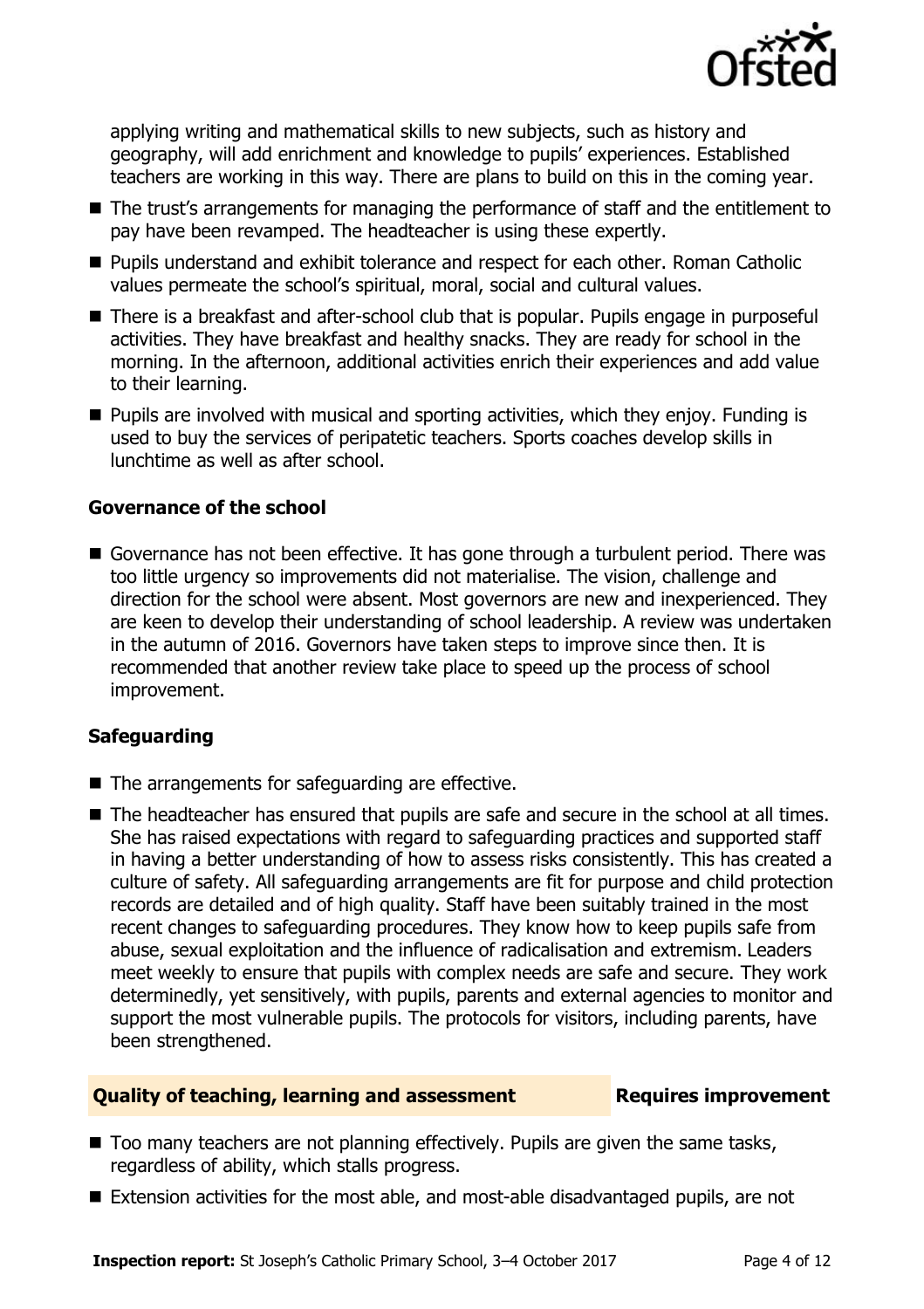

provided by some teachers. As a result, progress is not as rapid as it needs to be if pupils are to attain the higher levels.

- $\blacksquare$  The leader of mathematics has analysed results of the key stage 1 and 2 tests in 2016 and 2017. She has explained her findings to teachers. Not all took this on board last year so success rates varied. This year, with new staff, she is coaching teachers whose subject knowledge is less secure. She is monitoring outcomes closely.
- $\blacksquare$  Pupils have started reviewing their work and learning from their mistakes. However, they have only just begun to work at this. Teachers are not checking corrections regularly.
- **Pupils have high expectations of themselves. Their cursive handwriting is developing.** They take pride in the presentation of their work.
- Teaching assistants are skilful and work well with individuals and small groups of pupils. Disadvantaged pupils and those who have special educational needs and/or disabilities benefit from this support.
- **Pupils'** homework is planned well. It links to home activities that can be supported by families.
- Phonics is taught effectively. Pupils in Years 1 and 2 have made rapid progress in learning the spellings and sounds of words.
- End of year reports for each year group provide parents with accurate information about how their children are progressing.
- Although new, the teaching of personal, social, health and economic education encourages inclusive practices that pupils accept. There is no derogatory or inappropriate language used.

### **Personal development, behaviour and welfare Good**

### **Personal development and welfare**

- The school's work to promote pupils' personal development and welfare is good.
- **Pupils are gaining in confidence. The older pupils can explain what they are learning.**
- Safeguarding issues were the priority last year. Personal, social, health and economic education enables pupils to discuss topics such as e-safety. Pupils are aware of the dangers of chat rooms on social media.
- Elections for school council members take place next week. Pupils in Years 1 to 6 have produced posters to promote themselves for these positions. They have provided minimanifestos. This process educates pupils in the fundamental British value of democracy.
- Entrances to the site are locked once school has started. Pupils are secure and feel safe. Year 6 pupils are buddies to children in Reception. They play alongside them at break and lunchtime. This helps the youngest pupils to integrate into school life. Reception children have a friend from the start to help them.
- **Pupil welfare is paramount. Leaders engage with professionals to ensure that the** emotional needs of pupils are met. The special educational needs coordinator is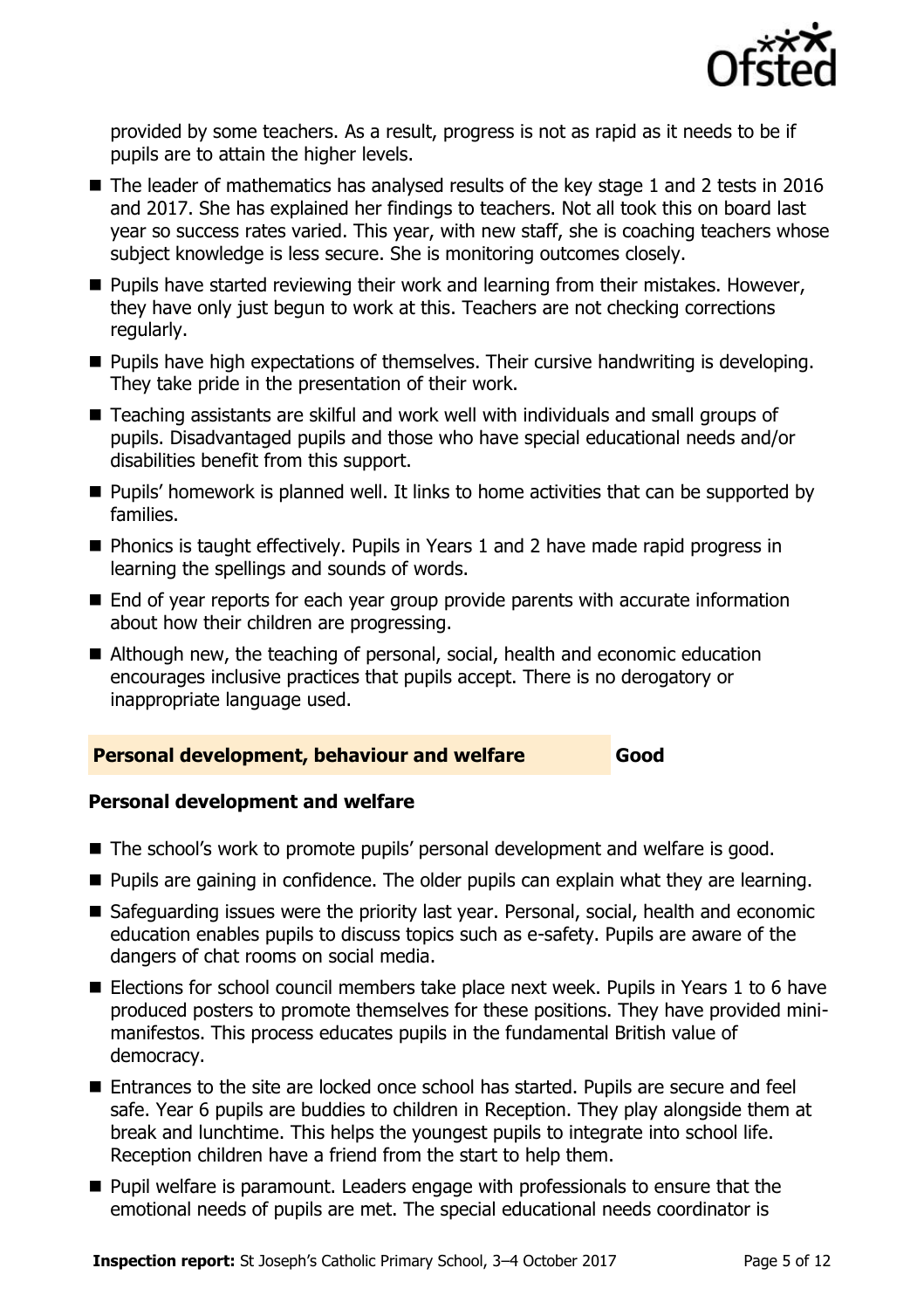

instrumental in this. Another colleague runs a 'calm club' where pupils go for quieter break and lunchtimes.

■ Bullying incidents are rare. Pupils understand what bullying is and know it is not tolerated in school.

### **Behaviour**

- $\blacksquare$  The behaviour of pupils is good.
- The headteacher overhauled the behaviour management policy of the school. The new policy is implemented consistently by staff. Pupils appreciate the rewards and understand the sanctions.
- The school is a calm, orderly place. Pupils are respectful.
- **Pupils understand the conduct routines expected when learning. They listen attentively** to each other and teachers; they understand the importance of speaking politely and taking turns.
- Leaders manage the integration and management of pupils with highly complex and demanding needs well. This is a strong feature of the school.
- Overall attendance has improved and is in line with the national average. The number of pupils who are persistently absent has decreased. The overall figure is slightly above the national average. The individual cases are known and work continues to improve the attendance of these few. Likewise, the attendance of some groups, particularly the disadvantaged and those pupils who have special educational needs and/or disabilities, is at, or close to, national averages. This is because of the continual work of the special educational needs coordinator. This makes a difference for pupils.

### **Outcomes for pupils Requires improvement**

- **Pupils' attainment in the core subjects of writing and mathematics are below the** national average in key stages 1 and 2 and have been for two years.
- **Pupils are keen to learn and spoke of their desire to be challenged further. The most** able, and most-able disadvantaged pupils, are not achieving at a greater depth in writing and mathematics. Teachers are not adapting work to stretch their reasoning and thinking further. The most able Year 5 pupils visited a mathematics workshop held at the local secondary school on the day of the inspection. They relished the difficult problem solving.
- Pupils who have special educational needs and/or disabilities are underachieving. They are making progress because of the support put in place. As yet, progress is not rapid. They are not achieving their potential.
- The leader of mathematics is working to improve this. Cohorts who have special educational needs and/or disabilities in years other than Years 2 and 6 are getting more proficient in their mathematical knowledge.
- **Pupils in key stage 2 were successful in the grammar, punctuation and spelling test at** the end of the key stage. They achieved in line with the national average. Teachers are working on the application of skills within extended pieces of writing, as this is the area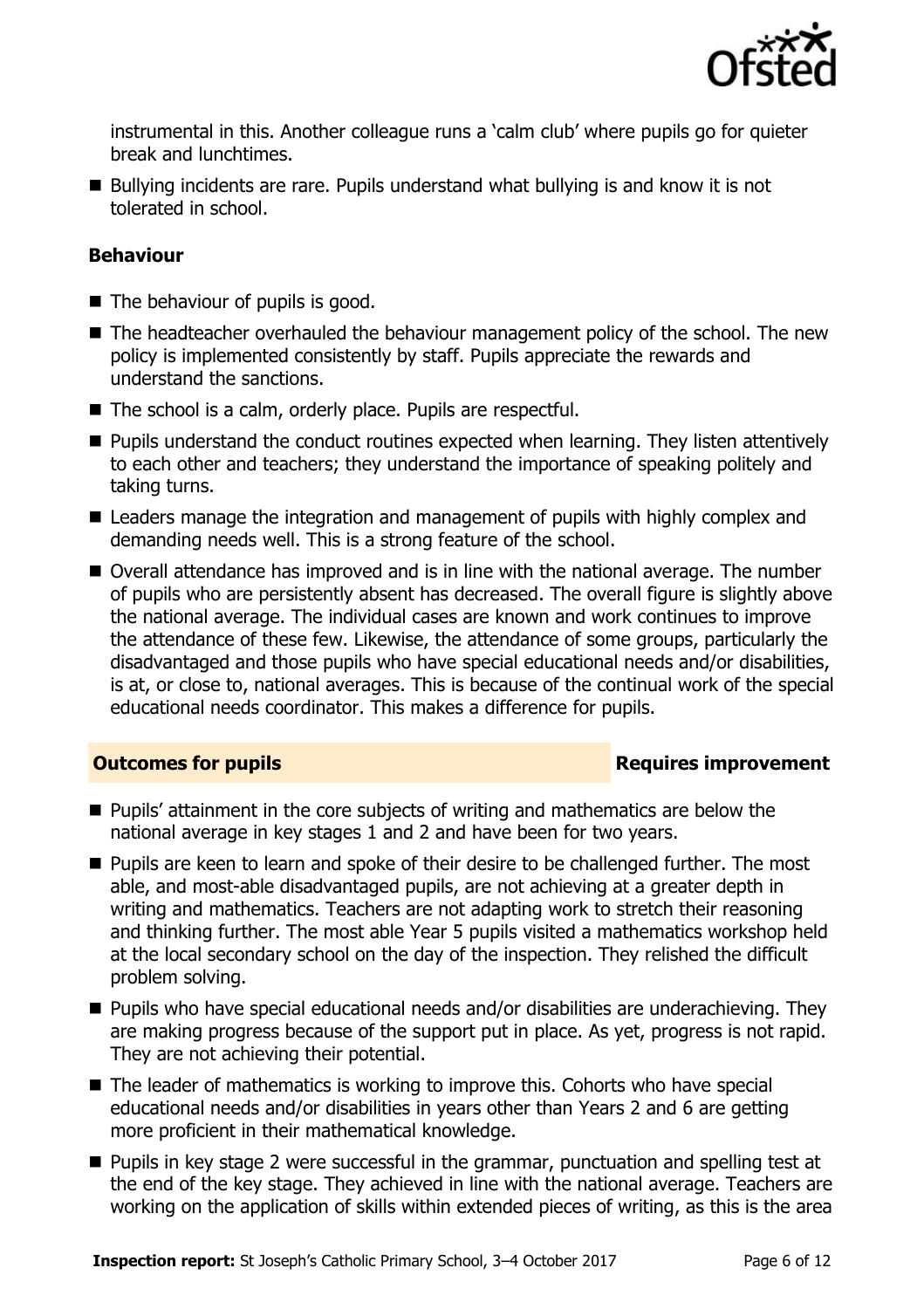

of weakness.

- Reading is a strength of the school. Progress in reading at key stage 2 is better than the national average. Pupils read widely and often. Older pupils are reading books that challenge their intellect.
- $\blacksquare$  The teaching of phonics is effective and supports the reading and spelling of the younger pupils. Pupils read fluently and are guided well in their development of reading.
- The careful analysis of the progress of disadvantaged pupils and the skilful use of the funding has ensured that these pupils make progress that is at least as good as their peers and often better.

### **Early years provision**

- Many children come into school with skills and knowledge below national expectations. The least able children are not receiving teaching and provision which helps them catch up in reading, writing and numeracy. Not enough children are reaching or exceeding a good level of development.
- More children gained a good level of development in 2017. However, children are not as well prepared academically for Year 1 as they could be.
- Teaching in the Reception class is not fully effective because planning is not detailed or focused on the individual needs of children.
- Children do not sufficiently apply their letters, sounds and numbers knowledge across the curriculum. There is insufficient play and exploration in this respect. They are hampered from making rapid progress in reading and writing.
- There are too few opportunities for children to develop numeracy and measuring skills independently. Signposting is not evident in the outside area. When teachers plan learning activities for given timeframes, they do not demonstrate enough consideration of their priorities.
- Children are not given opportunities to solve problems. They are not provided with the challenge they need to make good progress.
- Transition arrangements were inadequate in the past. Some changes were made this year but are at an early stage. Parents are not involved in the initial assessment of their children's abilities. Parents are provided with an online journal of their child's development. They are not invited to respond regularly. Teaching in Reception has not supported parents in what would be most helpful to know about children's behaviour and learning at home.
- Children respond well to adults. They take responsibility for their actions eagerly. They are keen to learn. Children show resilience and tenacity over an extended time when allowed to do so.
- Children are settled in their learning. The routines established ensure that children respect the equipment used. Children are polite to each other and to staff. They are enthusiastic about being involved. Some are gaining confidence in their own abilities.
- Teachers have created a suitable learning environment to engage children. However,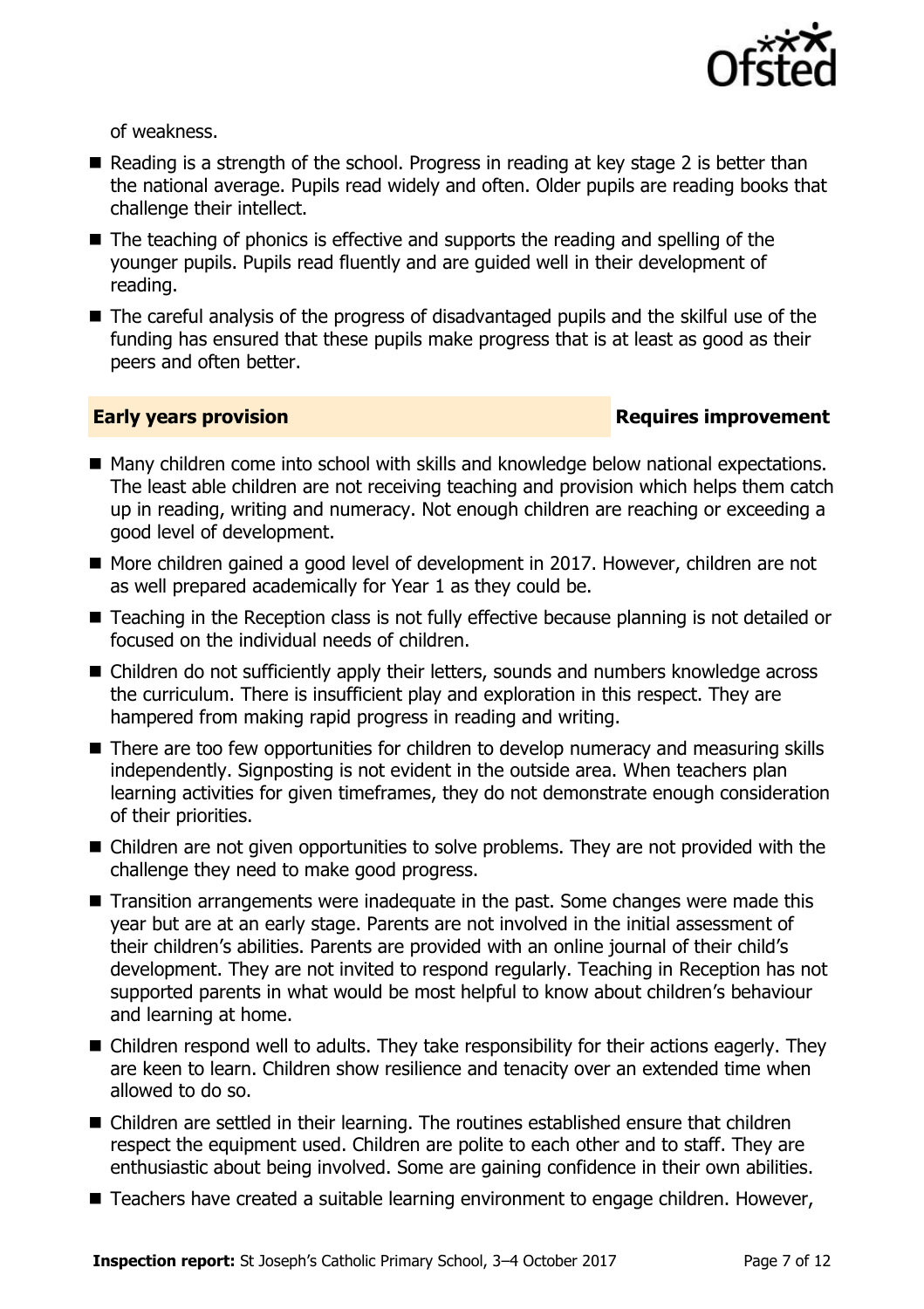

the threads for literacy and numeracy are not used advantageously in the different classrooms, inside and out.

■ Children are safe and the safeguarding practices are robust.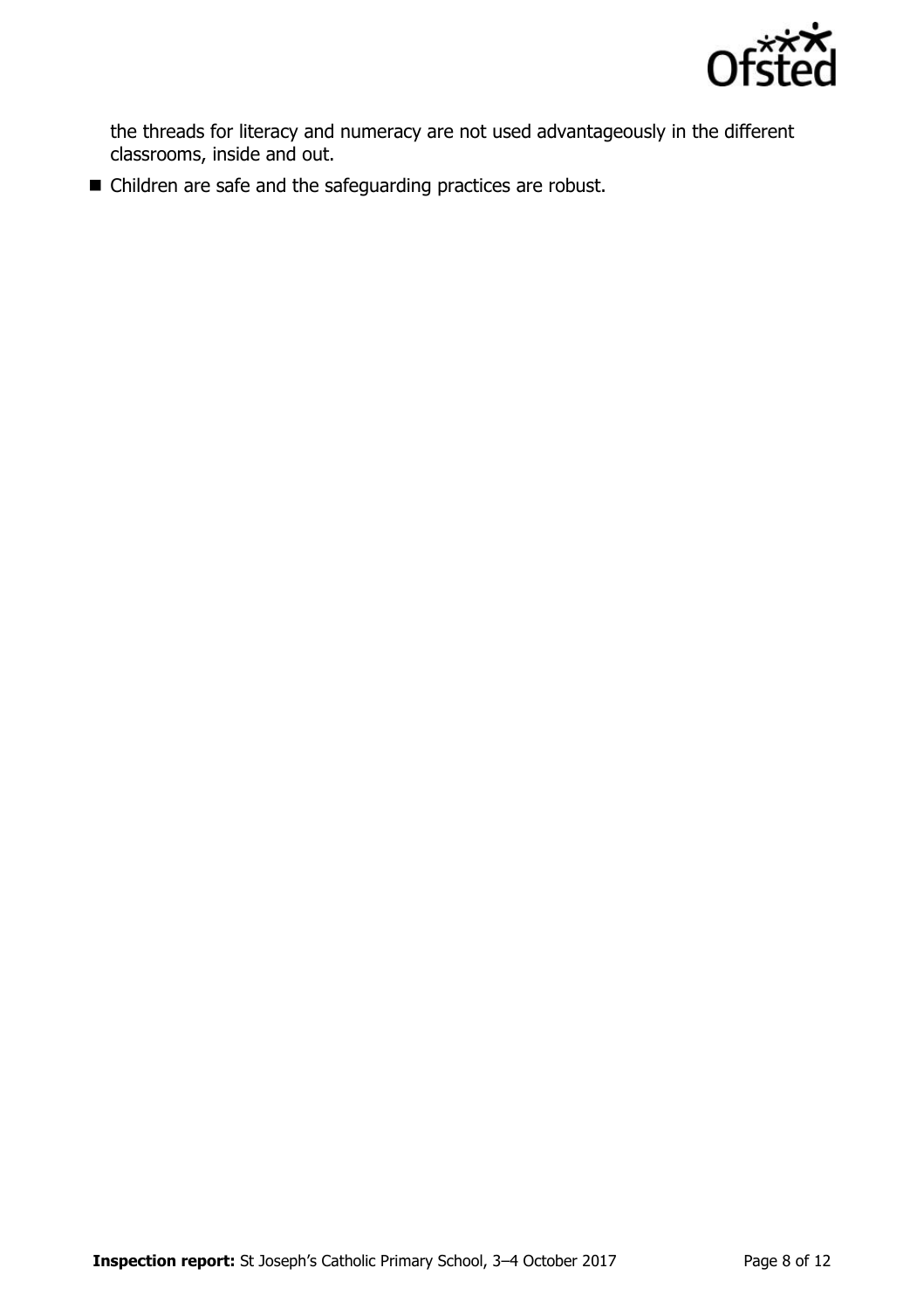

# **School details**

| Unique reference number | 140765   |
|-------------------------|----------|
| Local authority         | Devon    |
| Inspection number       | 10024954 |

This inspection was carried out under section 8 of the Education Act 2005. The inspection was also deemed a section 5 inspection under the same Act.

| Type of school                      | Primary                             |
|-------------------------------------|-------------------------------------|
| School category                     | Academy converter                   |
| Age range of pupils                 | 5 to 11                             |
| <b>Gender of pupils</b>             | Mixed                               |
| Number of pupils on the school roll | 160                                 |
| Appropriate authority               | The governing body                  |
| Chair                               | Mr Tim Van Kroonenburg              |
| <b>Headteacher</b>                  | Kelly Dunne                         |
| Telephone number                    | 01626 352559                        |
| Website                             | www.st-josephs-primary.devon.sch.uk |
| Email address                       | admin@sjna.uk                       |
| Date of previous inspection         | October 2016                        |

### **Information about this school**

- The school does not meet requirements on the publication of information about an accessibility plan and PE and sports premium funding on its website.
- The school does not comply with Department for Education guidance on what academies should publish about schemes of delegation.
- St Joseph's Catholic Primary School is smaller than the average-sized primary school and is part of the Plymouth CAST (Catholic and Anglican Schools Trust). The trust was formed in April 2014. The work of the trust is overseen by a board of directors. The trust is responsible for: one nursery; one first school; 32 primary schools and two secondary schools across seven local authorities in the south west region.
- The school joined the trust and became an academy on 1 April 2014. When its predecessor school, St Joseph's Catholic Primary School, was last inspected by Ofsted, it was judged to be good.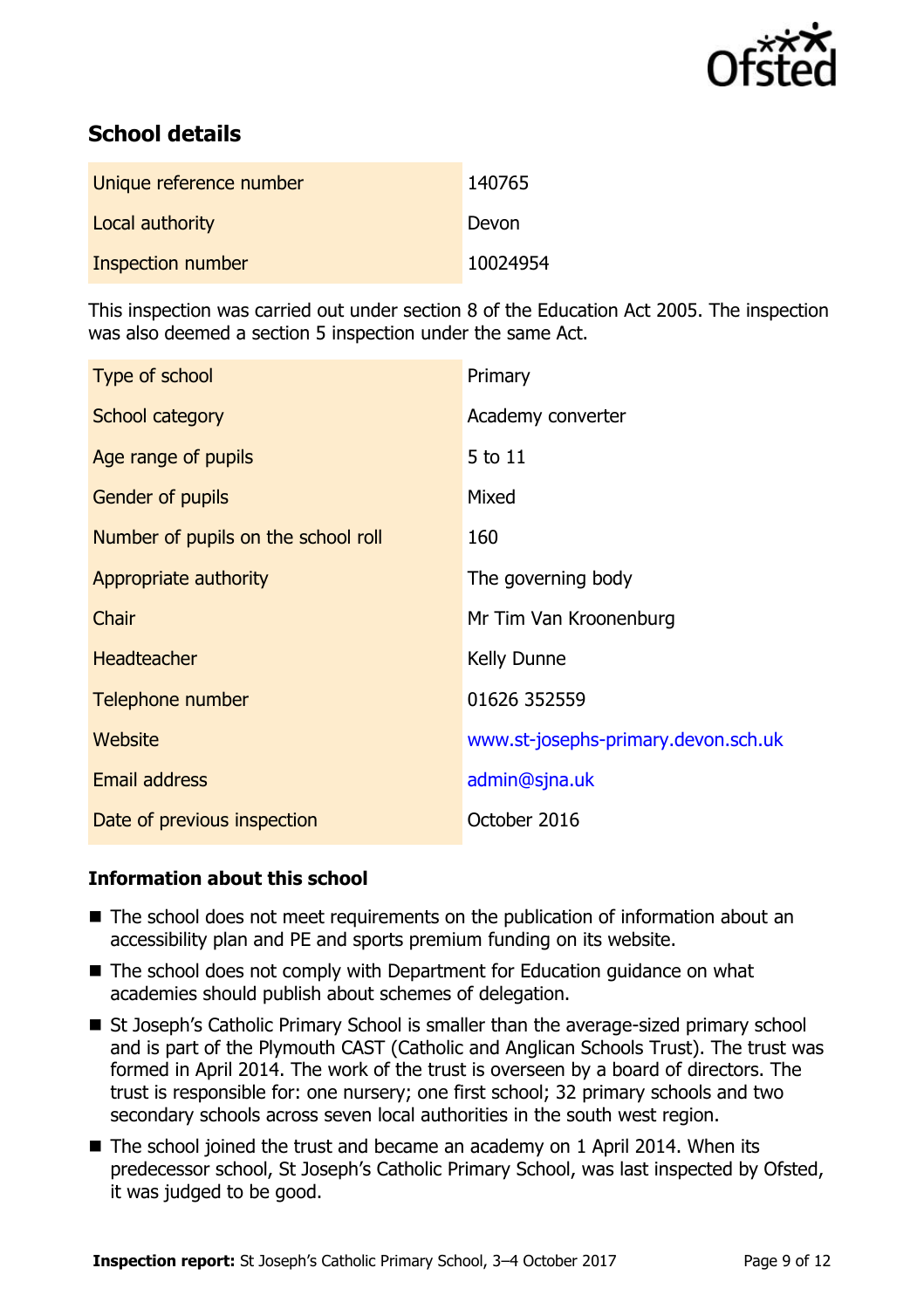

- The headteacher of the school was appointed in May 2017.
- The school met the government's current floor standards, which set the minimum expectations for pupils' attainment and progress in reading, writing and mathematics at the end of Year 6 in 2016 and 2017.
- The proportion of pupils supported by the pupil premium funding is below the national average.
- The proportion of pupils who have special educational needs and/or disabilities is above the national average.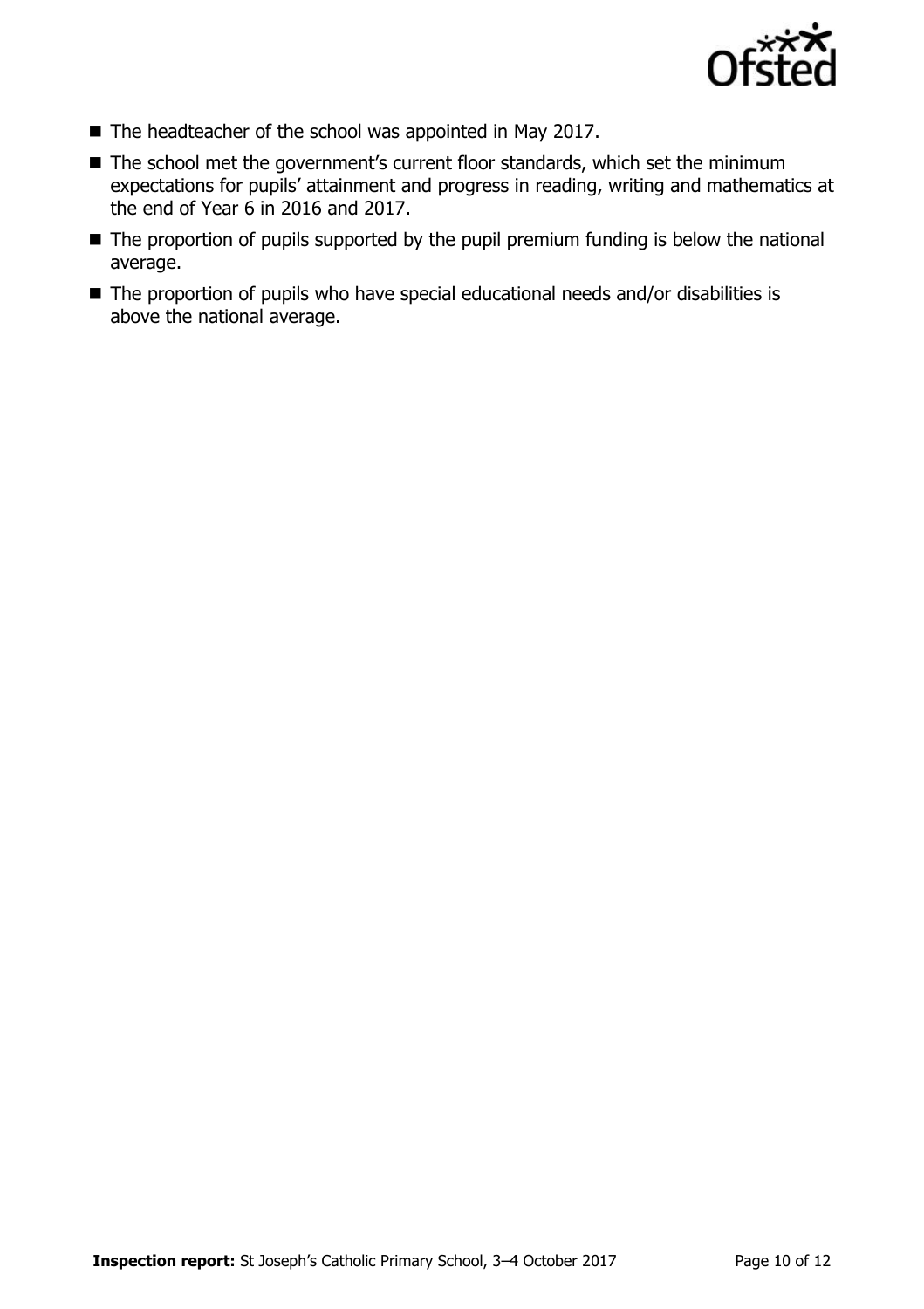

# **Information about this inspection**

- Inspectors visited lessons jointly with senior leaders.
- A wide sample of pupils' work, from all year groups and a range of subjects, was scrutinised.
- **Inspectors met and talked with groups of pupils from key stages 1 and 2, as well as** with pupils informally across the site.
- Meetings were held with the headteacher and middle leaders, members of the governing body, the area improvement officer for the trust and the lead improvement officer.
- Information and other documentary evidence were evaluated including that relating to safeguarding, assessment, school evaluation and external reviews.
- Inspectors took account of the 53 responses to and 11 comments in the online Parent View survey and the staff safeguarding survey undertaken by the school. Inspectors noted the 59 responses to the pupil and the 16 responses to the staff online surveys.

### **Inspection team**

| Kathy Maddocks, lead inspector | Her Majesty's Inspector |
|--------------------------------|-------------------------|
| Mark Lees                      | Ofsted Inspector        |
| Martin Bragg                   | Ofsted Inspector        |